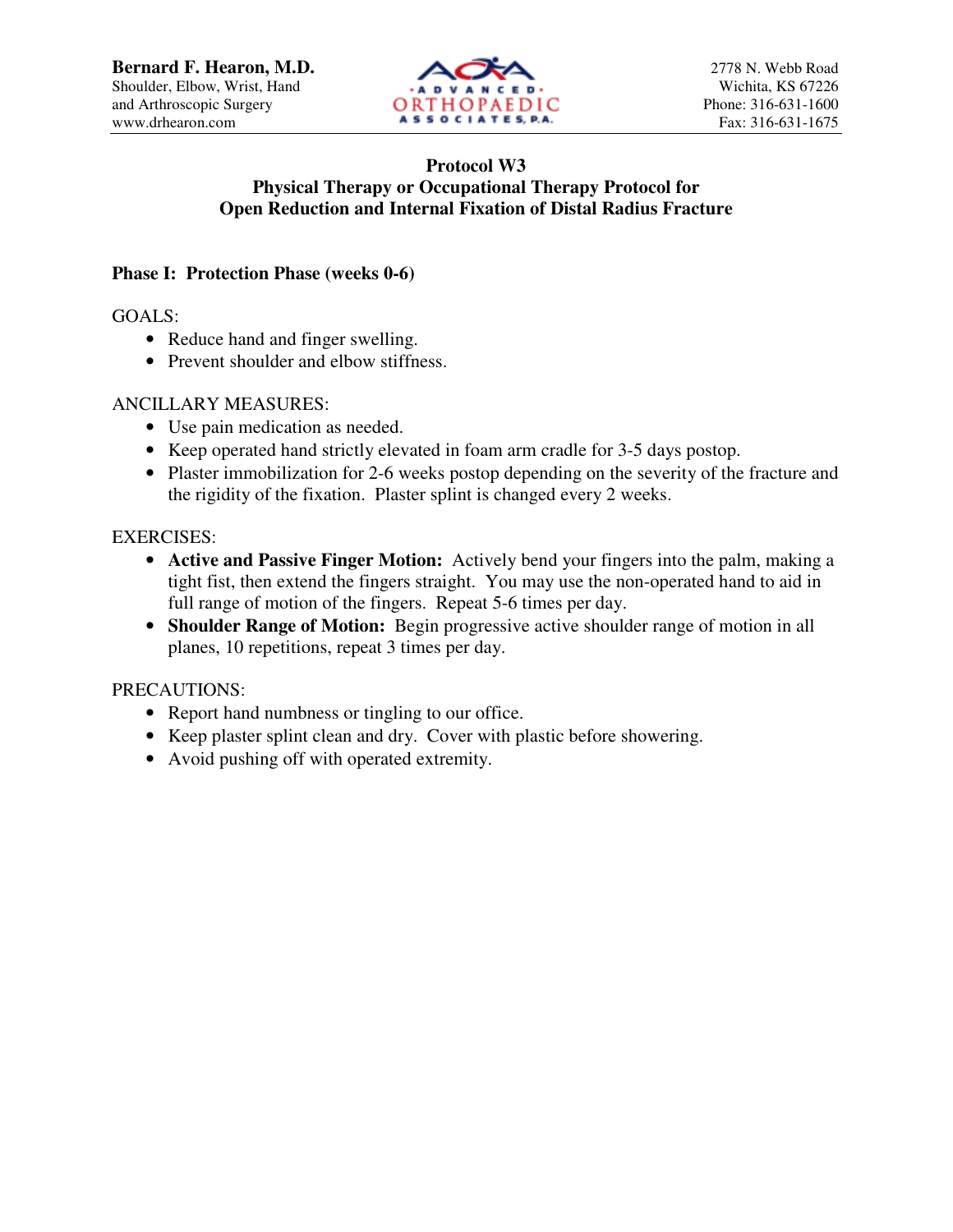

## **Protocol W3 Physical Therapy or Occupational Therapy Protocol for Open Reduction and Internal Fixation of Distal Radius Fracture**

## **Phase II: Motion Phase (weeks 7-12)**

GOALS:

- Maintain shoulder and finger range of motion (ROM).
- Improve elbow and wrist ROM

### ANCILLARY MEASURES:

- Transition from plaster splint to removable short-arm splint 2-6 weeks postop.
- Discontinue removable short-arm splint at 8 weeks postop.
- Scar massage and/or gel pad for scar sensitivity as needed.
- Edema control with compression glove if needed.

#### EXERCISES:

- **Continue all Phase I exercises:** Maintain full active shoulder ROM and finger ROM.
- **Elbow Range of Motion:** Begin active ROM by flexing and extending the elbow, 10 repetitions, repeat 3 times per day.
- **Forearm Rotation:** Rotate your forearm by bringing palm upward (supination), then palm downward (pronation). You may assist this forearm motion with the opposite hand if necessary.
- **Wrist Range of Motion:** Begin progressive active ROM of the wrist by bringing the wrist back, then flexing the wrist toward the palm. Complete 10 repetitions and repeat 3 times per day. You may assist wrist motion with the opposite hand.
- **Grip Strengthening:** Begin grip strengthening by squeezing rubber ball, Silly Putty or Nerf ball. May progress to hand exerciser if desired.

#### PRECAUTIONS:

- Avoid pushing off with operated hand.
- No heavy lifting or sports activity.